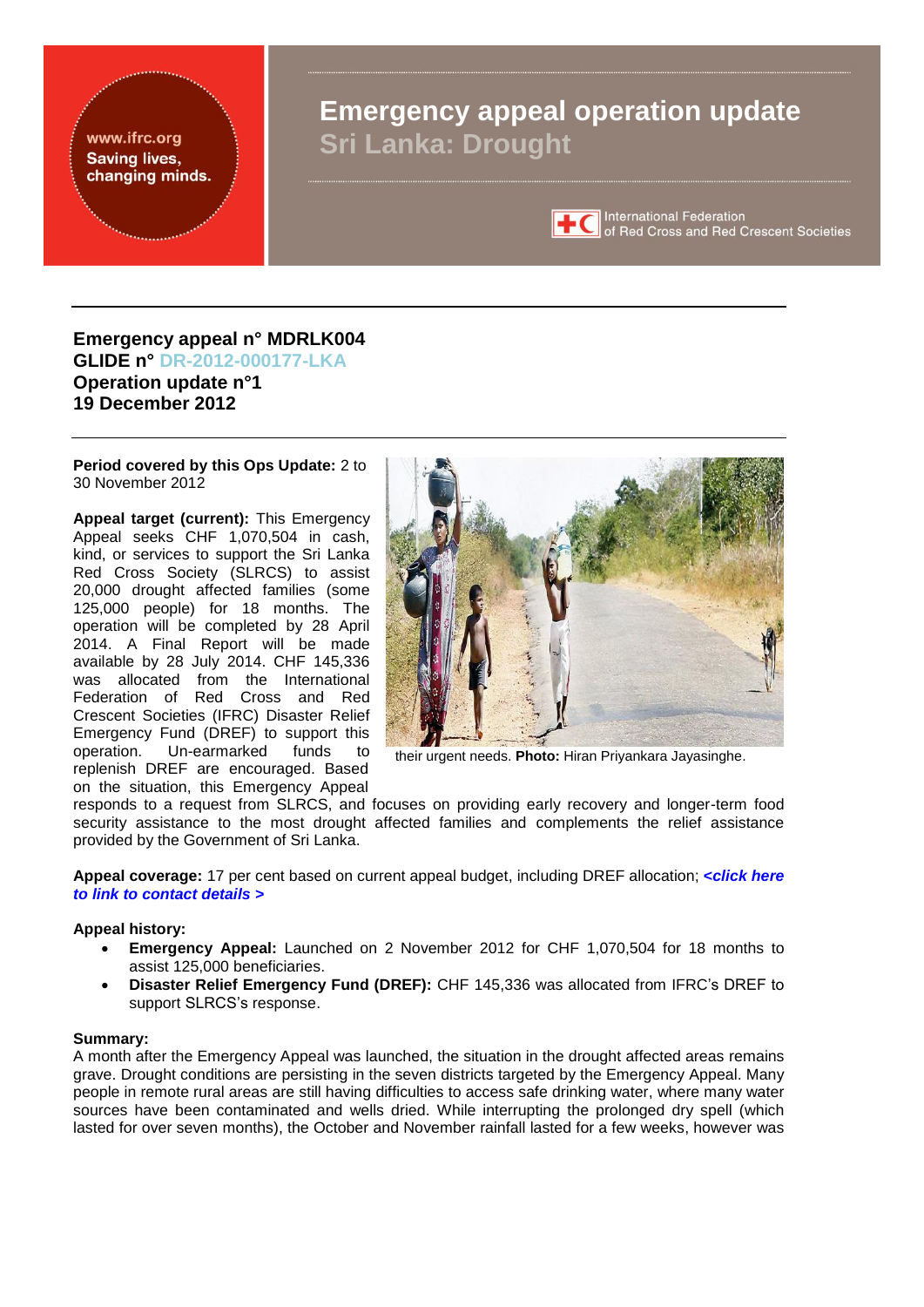insufficient to refill water wells and crucially, irrigation tanks to provide agricultural water for farmers to start the Maha cropping season*<sup>1</sup>* .

Anticipating monsoon rains, farmers are getting ready for the Maha cropping season in all seven districts. Many farmers, however, do not have any resources (seeds, fertilizer, and farming equipment) to kick start their livelihood activities. While some farmers managed to recover, many who have lost their harvest for the second consecutive season are heavily indebted to the banks. There are some who cannot afford to procure seeds and fertilizers to prepare their lands for the Maha season; these are the poorest of the poor whose coping mechanisms have been undermined by the disaster. Based on the SLRCS assessment, those living in rural remote areas are the most vulnerable falling through community safety networks and not benefitting from large scale reconstruction efforts in their region. Thus this Emergency Appeal largely goes to assisting these most affected and vulnerable people.

To date, donor response has been slow to the appeal, constraining SLRCS efforts to respond to the immediate needs of the affected communities. SLRCS reiterates its appeal for assistance, especially in responding to livelihood and community sustainability activities.

CHF 145,336 was allocated from IFRC's DREF to support SLRCS in responding to the most urgent needs in continuation to the emergency safe drinking water distribution done by SLRCS in August and September 2012. Some 70 volunteers were mobilized in seven branches and oriented on operation targets and objectives. SLRCS's branches have selected 27 grama niladari divisions and 280 schools in partnership with district secretariats and the agrarian services department to install water storage tanks to enable access to safe drinking water. Also branches are in the process of selecting 1,400 most affected households to support with cash grants to start livelihood activities during the Maha cropping season. With limited resources raised, SLRCS is prioritising the most vulnerable who will not be able to recover without external support.

Though government efforts are ongoing to rehabilitate major irrigation tanks and irrigation canals, there is additional need of rehabilitating rural level minor irrigation tanks and canals. Current needs assessments done by the branch offices show more needs on alternative livelihoods for non-farming people and also providing diversified livelihood options for food security resistance for extreme climatic conditions. The onset of the north east monsoon may further aggravate the situation, hence continuous monitoring and assessment is required.

# **The situation**

On 2 November, at the request of SLRCS, IFRC launched an Emergency Appeal of CHF 1,070,504 to support SLRCS to assist 20,000 drought affected families (some 125,000 people) for 18 months.

One month on, the situation in the seven districts targeted by the appeal remains grave. School children in the Polonnaruwa district are among the thousands reeling under the effects of a prolonged drought. At the Maithripura Primary School in the Welikanda division, the rain water collection tank has run dry and the students and teachers have to depend on the weekly water trucking that comes along to get drinking water supplies. Each child is asked to bring two bottles of safe drinking water to school until the water shortage eases. Meanwhile, schools (teachers and children) will benefit immensely if a hand water pump can be installed.

The rainfall received since end of October 2012, for few weeks was insufficient for farmers to plant the crops for the Maha season or to fill the hydropower reservoirs to full capacity, although the sudden rain wreaked havoc in certain areas with flood and landslides.

Prevailed rainy conditions due to the inter monsoon has not made a big difference to farmers and rural communities who suffered from drought. Their water sources are contaminated, they have lost the majority of their crops and seeds and their livelihoods are at risk. It will require a substantial amount of

<sup>&</sup>lt;u>net the mand of the mand of the menum of the menum of the seasons (Aala and Maha)</u> which are important to the Sri<br><sup>1</sup> Due to rainfall periods in Sri lanka, there are two major seasons (Yala and Maha) which are important t Lankan agricultural sector.

[http://www.navagoviya.org/index.php?option=com\\_content&view=article&id=7&Itemid=&lang=en](http://www.navagoviya.org/index.php?option=com_content&view=article&id=7&Itemid=&lang=en)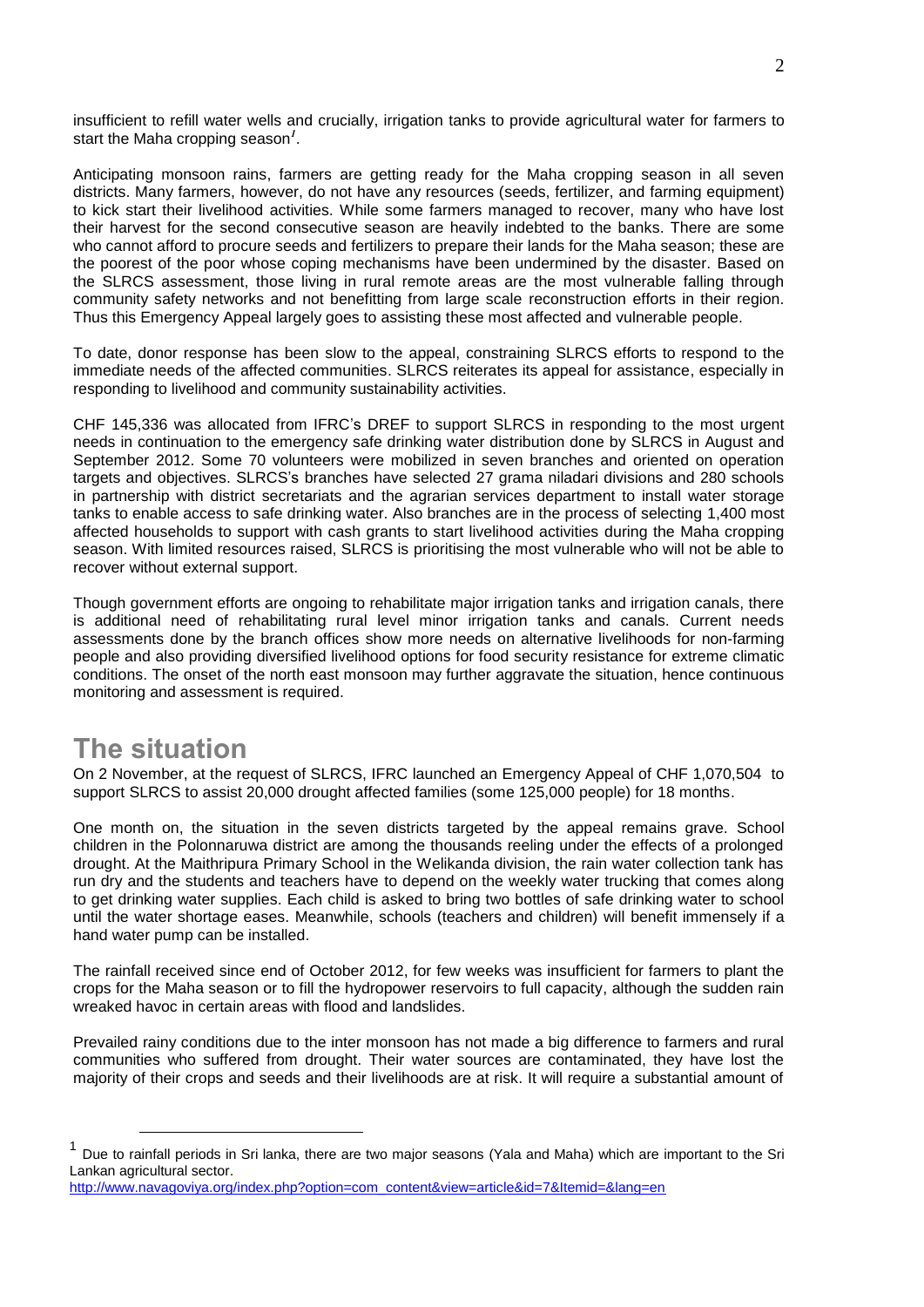rain for ground water levels to raise and fill water reservoirs based on the branch volunteer assessments.

Although the government has provided assistance to the affected families with cash-for-work programmes to rehabilitate minor irrigation systems, canals and rural access roads and safe drinking water, affected families are in dire need of agricultural inputs such as fertilizer, equipment, land preparation and seeds as the cultivation season has already begun. Farmers are in need of small water tanks, minor irrigation systems and wells to prepare for the upcoming North East monsoon season based on the ground analysis through SLRCS volunteers and officials.

The Economic Development Ministry has launched a drought risk reduction programme by continuing thede-silting of major irrigation tanks, strengthening the tank bunds and constructing major water canals. The Minister of Disaster Management in October 2012 emphasized that more support is needed to continue the government efforts for assisting drought affected families in all 12 districts. Meanwhile, the IFRC Secretary General in the November 2012's newsletter quoted *"The power of nature and disaster still humbles us, as when Hurricane Sandy ascended to the spotlight and silent disasters persist – such as the drought affecting millions in Sri Lanka"*.

### **Coordination and partnerships**

The Sri Lankan Government has provided immediate relief to the drought stricken farmers. The Ministry of Economic Development is co-coordinating a cash-for-work programme for affected communities. Under this initiative, members of affected families between ages 18 to 60 will be engaged in the rehabilitation of minor irrigation systems, canals and rural access roads, for a period of eight to 12 days per month, whereby LKR 6,000 (approximately CHF 43) is provided to each family monthly, in their locality. In addition, the government is planning to provide water pumps, fertilizer and seeds to farmers for the next cultivation season. The government's drought assistance programme is expected to reach some 50,000 families who are affected by severe water scarcity in the North Central Province (NCP). The plans announced include the distribution of safe drinking water in 12 districts and the dredging and renovation of 4,000 selected agricultural wells. The government plans to also include the rehabilitation of large reservoirs.

SLRCS branches have selected grama niladari divisions and schools for water tank installations in collaboration with the district secretarial, divisional secretariats and grama niladari divisions and also with zonal education authorities at district level. The developed selection criteria according to the IFRC guidelines have been utilized for these selections and beneficiary selections are underway. Mainly skilled volunteers have been involved in coordination and obtaining information from relevant authorities. Apart from these government authorities SLRCS branches have discussed and obtained necessary information from agrarian services, schools and local authorities for effective service delivery.

**National Society Capacity Building:** As a part of awareness and knowledge building of national societies a recovery training (using the newly adopted IFRC recovery manual) was conducted in November 2012 on planning and implementation of an effective recovery programme. Also an orientation programme on drought early recovery for branch officials and volunteers was conducted mid-November 2012 at the SLRCS field training center. Branch executive officers and 25 volunteers from seven targeted branches participated.

## **Red Cross and Red Crescent action**

#### **Overview**

In July, SLRCS undertook a field mission to review the conditions during the early stages of the onset of the drought in the affected areas in Polonnaruwa, Anuradhapura, Monaragala, Kurunegala, Puttalam, Hambantota, and Mannar districts. SLRCS identified that many remote and rural areas were already lacking access to safe drinking water and that the situation was worsening. Thus, SLRCS released LKR 400,000 (approximately CHF 2,875) in emergency funds from SLRCS's DREF to support four SLRCS branches in Anuradhapura, Polonnaruwa, Monaragala and Kurunegala districts to start distribution of safe drinking water. SLRCS branches procured and delivered water from various sources from within the districts to the worst affected villages. However, inter monsoon rains have alleviated drinking water problems in a few places; still remote areas are having issues on safe drinking water.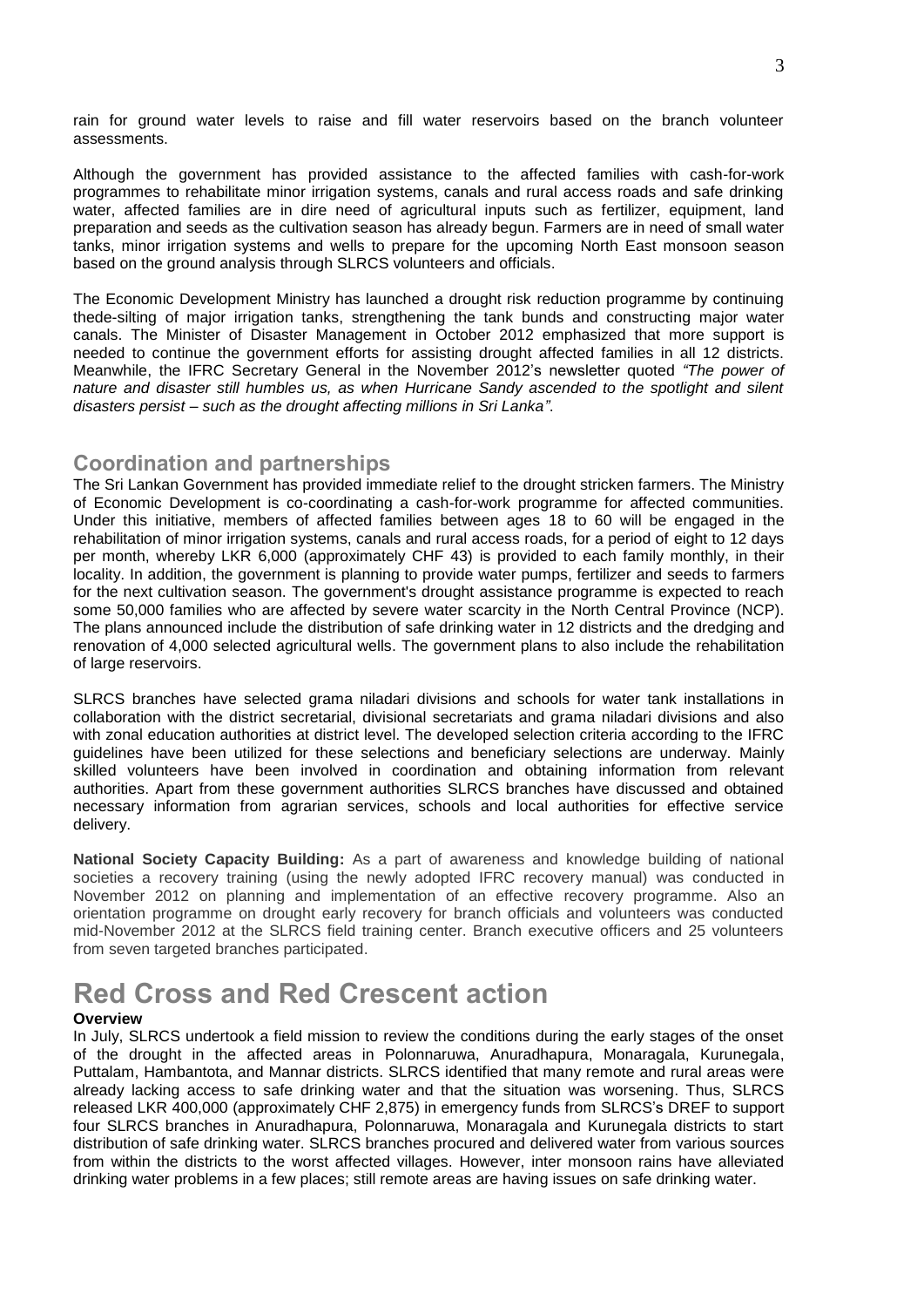| <b>District</b> | <b>Divisional secretariat</b><br>divisions (DSDs) | Grama niladari<br>divisions (GNDs) | <b>Water distribution</b><br>(liters) |
|-----------------|---------------------------------------------------|------------------------------------|---------------------------------------|
| Polonnaruwa     |                                                   |                                    | 240,000                               |
| Monaragala      |                                                   |                                    | 200,000                               |
| Anuradhapura    |                                                   | 11                                 | 120,000                               |
| Kurunegala      |                                                   | 10                                 | 384.000                               |

**Table 1: Summary of water distribution on four selected districts**

An early recovery guideline was developed and shared with branches to identify beneficiaries for cash grant support and the detailed filtering is underway.

Branches have carefully selected volunteers by a series of consultations based on their different skills and experience as well as commitment due to the limited implementation time period. Volunteers were oriented on project activities at a central location and separate branch detailed plans of action were developed. Roles and responsibilities were given to each volunteer based on their skills such as assessments, information analysis and documentation at district level.

Surveys done by volunteers are showing a clear need for emergency recovery interventions at

house hold level. Though the government efforts are targeting major irrigation tanks and systems there is a high need to rehabilitate minor water tanks as well as irrigation canals. Also based on



Community members gathered to collect safe drinking water from a distribution point in Monaragala in August 2012. **Photo:** Monaragala branch of SLRCS.

government statistics people in need are much higher than the SLRCS target. Thus far, the branches have identified 14 grama niladari divisions (GNDs) for the implementation of activities and 280 schools for water tank installation. Branch Executive Officers are regularly in coordination with the headquarters for advice on technical matters under the leadership of the Deputy Director General and guided by developed criteria based on the IFRC guidelines.

A monitoring meeting is held at the headquarters every day with updates on the plan of action based on performance. A tender process was expedited to procure 70 water tanks of 2,000 ltr capacity and 280 water tanks of 1,000 ltr capacity. With the provision of these tanks, 5,000 families (25,000 people) and 100,000 children in 280 schools have access to safe drinking water through improved water storage. An emergency cash voucher system was discussed with a bank and necessary guidelines have been shared with them for offering household level assistance for livelihood recovery for 1,400 beneficiaries.

Over the last few years, SLRCS has undergone a major restructuring, through which it re-emerged a stronger partner with a greater integrity. It is a better National Society today, shifting away from 'a tsunami mentality to facing the new reality', as said by the SLRCS President. Many recommendations of the Central Governing Board have been implemented, including revising finance and procurement manuals. As a result of these radical reforms, SLRCS remains a relevant, more efficient and accountable organization, preventing and alleviating suffering, promoting human dignity and peace in the country. A recent evaluation by an independent expert further commended SLRCS work in response to the 2011 floods, which affected close to 1.2 million people. SLRCS is successfully implementing an integrated programme for community safety and resilience in 50 communities throughout the country. SLRCS is considered as a leading actor contributing to post-conflict reconstruction of the Northern Province emerging from nearly three decades of war conflict.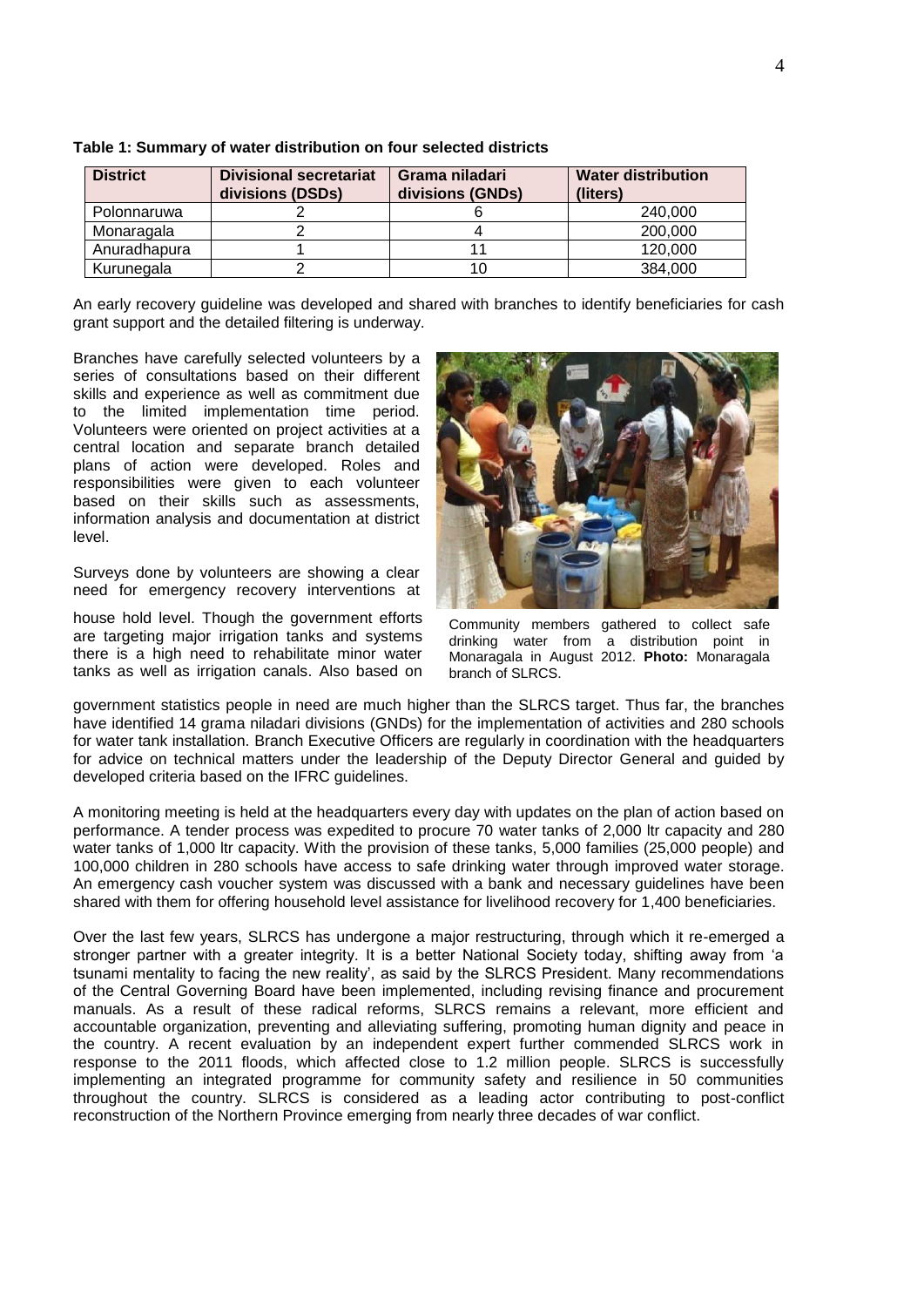# **Progress towards outcomes**

#### **Water and sanitation (emergency water supply)**

|                                                                                                                                                    | <b>Outcome:</b> 125,000 people in the worst affected villages of Anuradhapura, Polonnaruwa, Puttalam,                                                                                                                                                                                                                                                                                                                                                                                                                                                                                                                                                                        |
|----------------------------------------------------------------------------------------------------------------------------------------------------|------------------------------------------------------------------------------------------------------------------------------------------------------------------------------------------------------------------------------------------------------------------------------------------------------------------------------------------------------------------------------------------------------------------------------------------------------------------------------------------------------------------------------------------------------------------------------------------------------------------------------------------------------------------------------|
|                                                                                                                                                    | Kurunegala, Monaragala, Hambantota and Mannar districts have access to safe drinking water.                                                                                                                                                                                                                                                                                                                                                                                                                                                                                                                                                                                  |
| <b>Outputs (expected results)</b>                                                                                                                  | <b>Activities planned</b>                                                                                                                                                                                                                                                                                                                                                                                                                                                                                                                                                                                                                                                    |
| 5,000 families (25,000 people) have<br>access to safe drinking water<br>through improved water storage via<br>water tanks, containers and filters. | Prioritise worst affected villages based on a follow-up<br>$\bullet$<br>assessment.<br>Procure and install in the worst affected villages 70 water<br>$\bullet$<br>tanks of 2,000 ltr capacity each.<br>Provide information & support about the use of water<br>$\bullet$<br>storage and related hygiene promotion activities<br>Procure and distribute water containers (two containers<br>$\bullet$<br>of 10 Itr capacity each per family) for 5,000 families.<br>Procure and distribute ceramic water filters for 5,000<br>$\bullet$<br>families.<br>Regular monitoring and reporting by SLRCS staff and<br>$\bullet$<br>volunteers and ongoing technical advice by IFRC. |
| 100,000 children in 280 schools<br>have access to safe drinking water<br>via water tanks.                                                          | Identify 280 worst affected schools in the drought<br>$\bullet$<br>affected districts.<br>Procure and install 280 water tanks of 1,000 ltr capacity<br>$\bullet$<br>each in school.<br>Regular monitoring and reporting by SLRCS staff and<br>٠<br>volunteers and ongoing technical advice by IFRC.                                                                                                                                                                                                                                                                                                                                                                          |

#### **Progress:**

SLRCS branches deployed 70 trained volunteers in affected districts (Anuradhapura, Polonnaruwa, Puttalam, Kurunegala, Monaragala, Hambantota and Mannar) for conducting assessments, identifying and selecting beneficiaries. The Red Cross volunteers were guided through an orientation on survey forms, vulnerability criteria for selection of beneficiaries, and participation of affected populations in beneficiary selection processes. Affected geographical locations were identified in coordination with local administration, local government institutions and targeted communities.

The branches have further identified the water tank installation locations and school location (refer to [Annex I and](#page-8-0) II) to install water tanks. Procurement of water tanks have been completed through the tender process. In total, with DREF funds, SLRCS was able to buy 70 water tanks of 2,000 ltr capacity each, 280 water tanks of 1,000 ltr capacity each and water containers (two containers of 10 ltr capacity each per family) for 2,450 families. Installation of water tanks is on-going and to be completed by mid-December 2012. The water tanks distribution aimed to assist the affected people in their harvest and water storage during the onset of rainfall.

SLRCS has developed a leaflet to provide information and support about the use of water storage and related hygiene promotion activities. 70 volunteers will be deployed to disseminate the leaflet and the message on safe hygiene.

Meanwhile with bilateral support received from German Red Cross, SLRCS is planning to rehabilitate few minor irrigation systems. This activity will be reported in the next operation update.

#### **Challenges:**

There remains inadequate funding to support the implementation of all planned activities. Procurement and distribution of ceramic water filters were delayed due to no fund available. The lack of donor response has been a major constraint. However, with limited resources available, SLRCS was managed to mobilize its own DREF to truck safe drinking water to some of the affected people during the most critical months. Furthermore, SLRCS conducted a field assessment and respond promptly to the request for assistance from the Government of Sri Lanka. However some water component activities were carried out via SLRCS's DREF to mobilise the distribution of safe drinking water to the immediate affected families. Donors' support is encouraged in replenishing the DREF.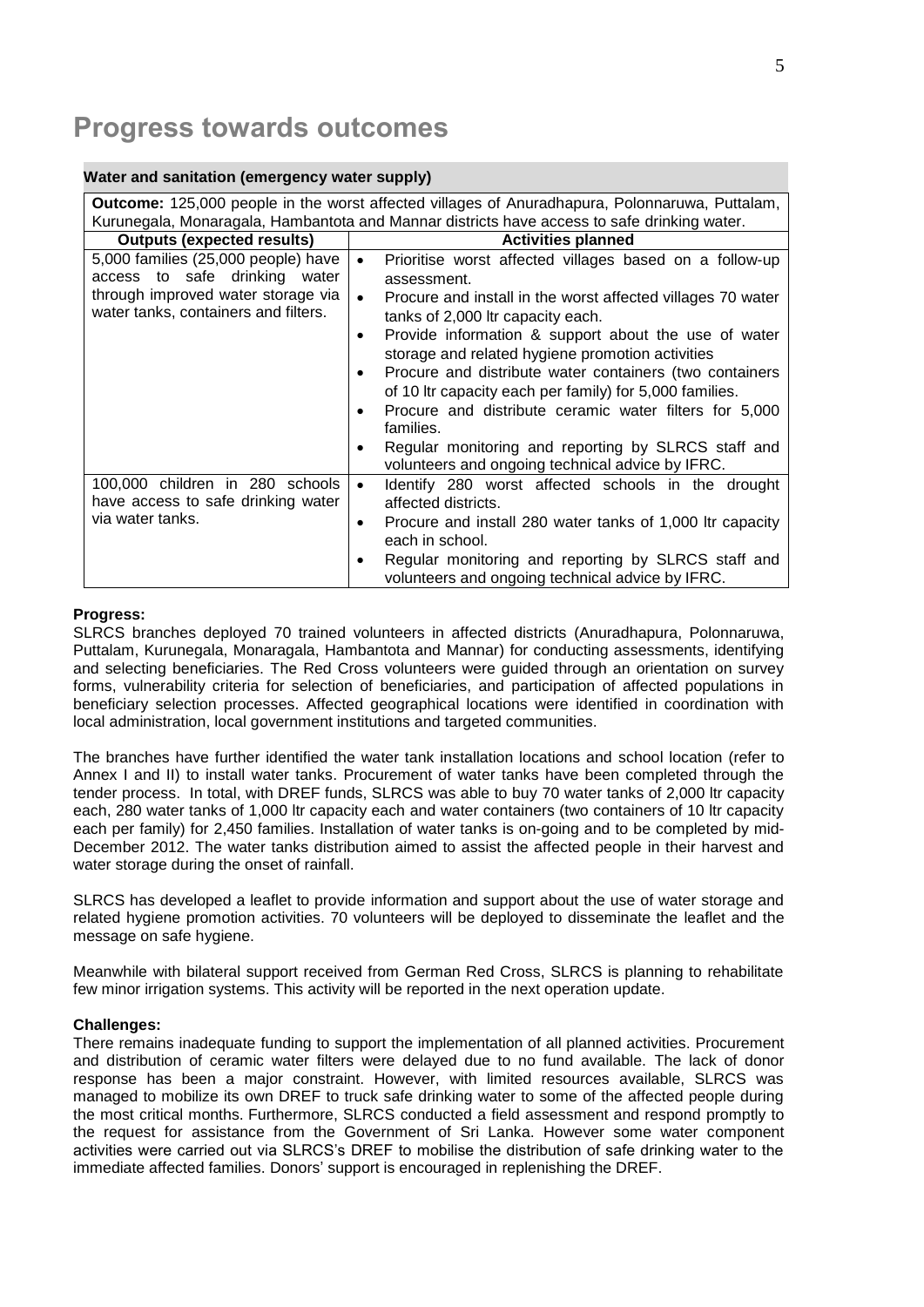**Livelihood**

| <b>Outcome:</b> To strengthen resilience of 20,000 drought affected families (some 100,000 people) in                                                                    |                                                                                                                                                                                                                                                                                                                                                                                                                                                                                                                                                                                                                                                                                                                                                                                                                                                                                                                                                    |  |  |  |
|--------------------------------------------------------------------------------------------------------------------------------------------------------------------------|----------------------------------------------------------------------------------------------------------------------------------------------------------------------------------------------------------------------------------------------------------------------------------------------------------------------------------------------------------------------------------------------------------------------------------------------------------------------------------------------------------------------------------------------------------------------------------------------------------------------------------------------------------------------------------------------------------------------------------------------------------------------------------------------------------------------------------------------------------------------------------------------------------------------------------------------------|--|--|--|
| the districts of Anuradhapura, Polonnaruwa, Puttalam, Kurunegala, Monaragala, Hambantota and                                                                             |                                                                                                                                                                                                                                                                                                                                                                                                                                                                                                                                                                                                                                                                                                                                                                                                                                                                                                                                                    |  |  |  |
| Mannar.                                                                                                                                                                  |                                                                                                                                                                                                                                                                                                                                                                                                                                                                                                                                                                                                                                                                                                                                                                                                                                                                                                                                                    |  |  |  |
| <b>Outputs (expected results)</b>                                                                                                                                        | <b>Activities planned</b>                                                                                                                                                                                                                                                                                                                                                                                                                                                                                                                                                                                                                                                                                                                                                                                                                                                                                                                          |  |  |  |
| 5,000 families (25,000 people) have<br>received vocational skills training in<br>selected livelihood activities.                                                         | Confirm required vocational skills training to prepare<br>$\bullet$<br>beneficiaries for livelihood activities.<br>Conduct vocational<br>skills<br>training<br>workshops<br>in<br>$\bullet$<br>communities.<br>Regular monitoring and reporting by SLRCS staff and<br>$\bullet$<br>volunteers and ongoing technical advice by IFRC.                                                                                                                                                                                                                                                                                                                                                                                                                                                                                                                                                                                                                |  |  |  |
| 6,650 families (33,250 people) have<br>received cash grant for livelihood<br>opportunities.                                                                              | HES survey by internal livelihood/recovery experts.<br>$\bullet$<br>Beneficiary registration and validation.<br>$\bullet$<br>Dissemination of beneficiary list in communities.<br>$\bullet$<br>Distribution of a cash grant through IFRC/SLRCS<br>$\bullet$<br>standard procedure.<br>Regular monitoring and reporting by SLRCS staff and<br>$\bullet$<br>volunteers and ongoing technical advice by IFRC.                                                                                                                                                                                                                                                                                                                                                                                                                                                                                                                                         |  |  |  |
| 9,100 families (45,500 people) have<br>improved their livelihoods condition<br>via rehabilitation of minor irrigation<br>systems.                                        | Confirm minor irrigation systems (including canals,<br>$\bullet$<br>culverts) which require immediate repairs.<br>Rehabilitation of minor irrigation systems (four village<br>$\bullet$<br>tanks, canals or culverts in each district) with the<br>assistance of existing community based organizations.<br>Regular monitoring and reporting by SLRCS staff and<br>$\bullet$<br>volunteers and ongoing technical advice by IFRC.<br>Cultivation of vegetables under agro well (1.5ha in each<br>$\bullet$<br>sustainable area).                                                                                                                                                                                                                                                                                                                                                                                                                    |  |  |  |
| 280 families (1,400 people) have<br>access to functioning agro wells.                                                                                                    | Construction of 28 agro wells (four wells in each district;<br>$\bullet$<br>8m diameter and 7-9m depth).<br>Regular monitoring and reporting by SLRCS staff and<br>$\bullet$<br>volunteers and ongoing technical advice by IFRC.                                                                                                                                                                                                                                                                                                                                                                                                                                                                                                                                                                                                                                                                                                                   |  |  |  |
| Drought risk has been reduced in<br>14 communities (5,000 families or<br>25,000 people) via community-<br>based<br>disaster<br>risk<br>reduction<br>(CBDRR) initiatives. | Conduct assessment and through participatory process<br>$\bullet$<br>design disaster risk mitigation projects tailored to the<br>needs to each target community. The projects may<br>include:<br>Implementation programmes for protection, development,<br>$\bullet$<br>and management of vegetation to minimize surface run-<br>off and soil erosion, increase water percolation into soil,<br>enrich soil surface moisture, and improve micro-climate.<br>Awareness programmes to educate the communities (2-<br>3 per district).<br>Implementation of programmes for proper use of ground<br>$\bullet$<br>water (via agro wells) for intensive farming.<br>Planting of wind-breakers around reservoirs to minimize<br>$\bullet$<br>surface evaporation caused by drying winds, stringent<br>use of water in crop cultivation, maintenance of cover<br>crops or organic matter coverage to minimize soil<br>moisture losses through evaporation. |  |  |  |

#### **Progress:**

With limited funds available, SLRCS is now targeting only 1,400 (200 families per district) affected families in seven districts by providing seed capitals to kick start their livelihood activities. Farmers had lost two harvests in the two previous seasons, resulting in them being indebted to the banks and restricted them from obtaining small loans to procure seeds to plant in time for the next harvest season. If the next harvest season is not met, it is likely that these farmers and their family will suffer greatly from shortage of food, malnutrition, and psychosocial concerns.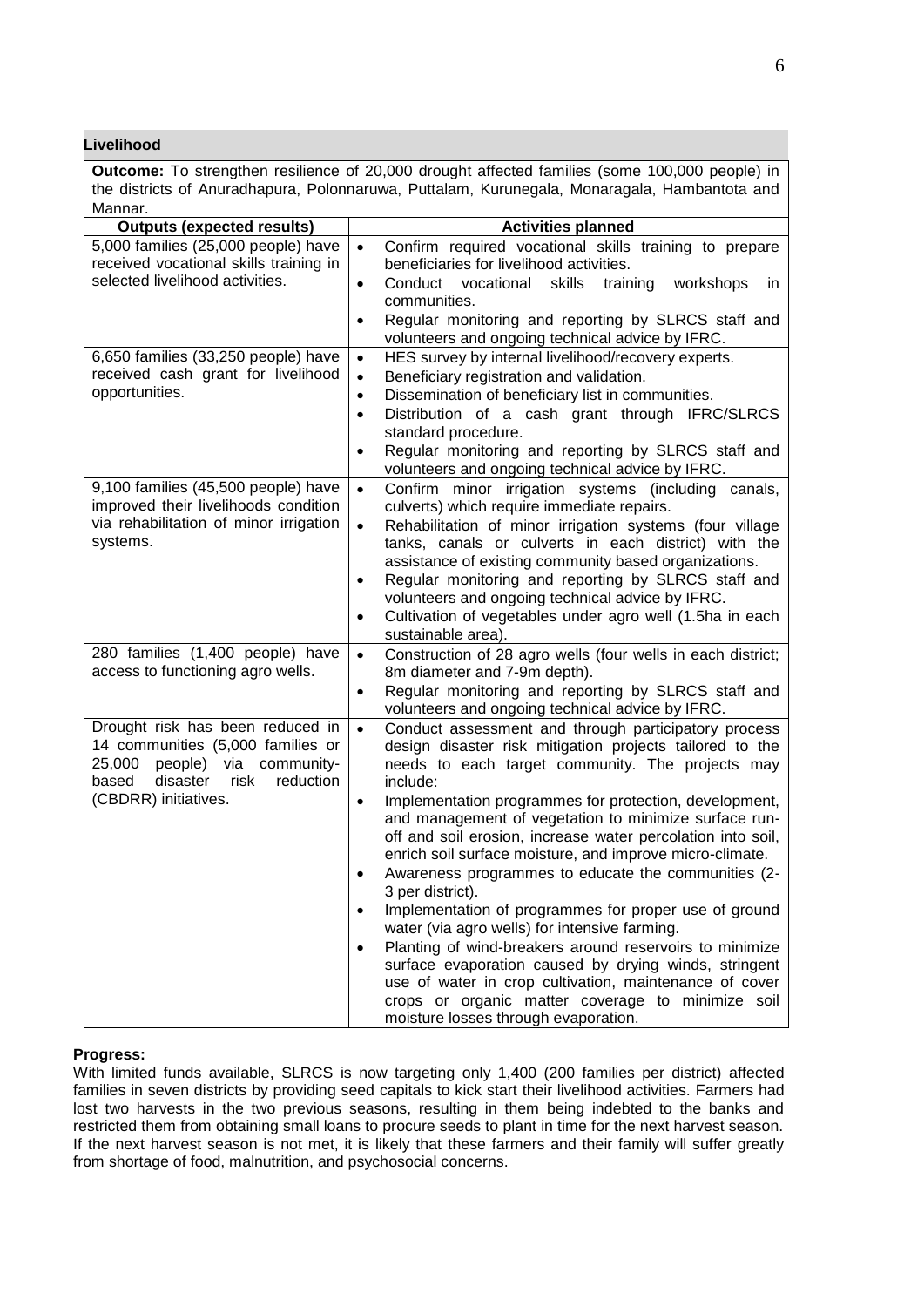Guidelines for geographical area selections and beneficiary selections were shared with branches based on the IFRC cash transfer guideline. The district level survey has been conducted and the most vulnerable farmers have been identified. These selections were made based on considering social vulnerability (female-headed households, single-headed households, households with differently challenged, elderly dependants, high female dependants) and livelihood vulnerability (farming acres, crop damaged, availability of alternative livelihood, inland lake based fishing options).

Consultations were held with the district secretariat, divisional secretariats and grama niladari divisions as well as with the agrarian extension department for beneficiary selection

#### **Challenges:**

Beneficiary identification was carried out in many affected populations. However with limited funds, only a few could be reached with livelihood assistance, while many more required assistance were not supported. Hence, there is an urgent funding gap to assist the remaining 18,600 targeted families in livelihood activities. Immediate donors' response in this area is greatly encouraged to ensure that the affected communities are able to regain and sustain their living.

#### **Logistics**

The operation is implemented by the SLRCS through its network of branches and volunteers. Procurement of water tanks was undertaken by SLRCS through a tender process following SLRCS procurement rules and procedures.

#### **Communications – Advocacy and Public Information**

A number of media reports were published about the drought conditions and SLRCS efforts in local and international media. SLRCS's media department prepares regular updates – press statements, human stories – for SLRCS and IFRC web pages. The SLRCS and IFRC communications teams are also planning to facilitate field visits to the project sites for both local and international journalists.

#### Web: [www.redcross.lk](http://www.redcross.lk/)

Social Media: Facebook - [www.facebook.com/srilankaredcross](http://www.facebook.com/srilankaredcross) and Twitter - [twitter.com/SLRedCross](https://twitter.com/SLRedCross)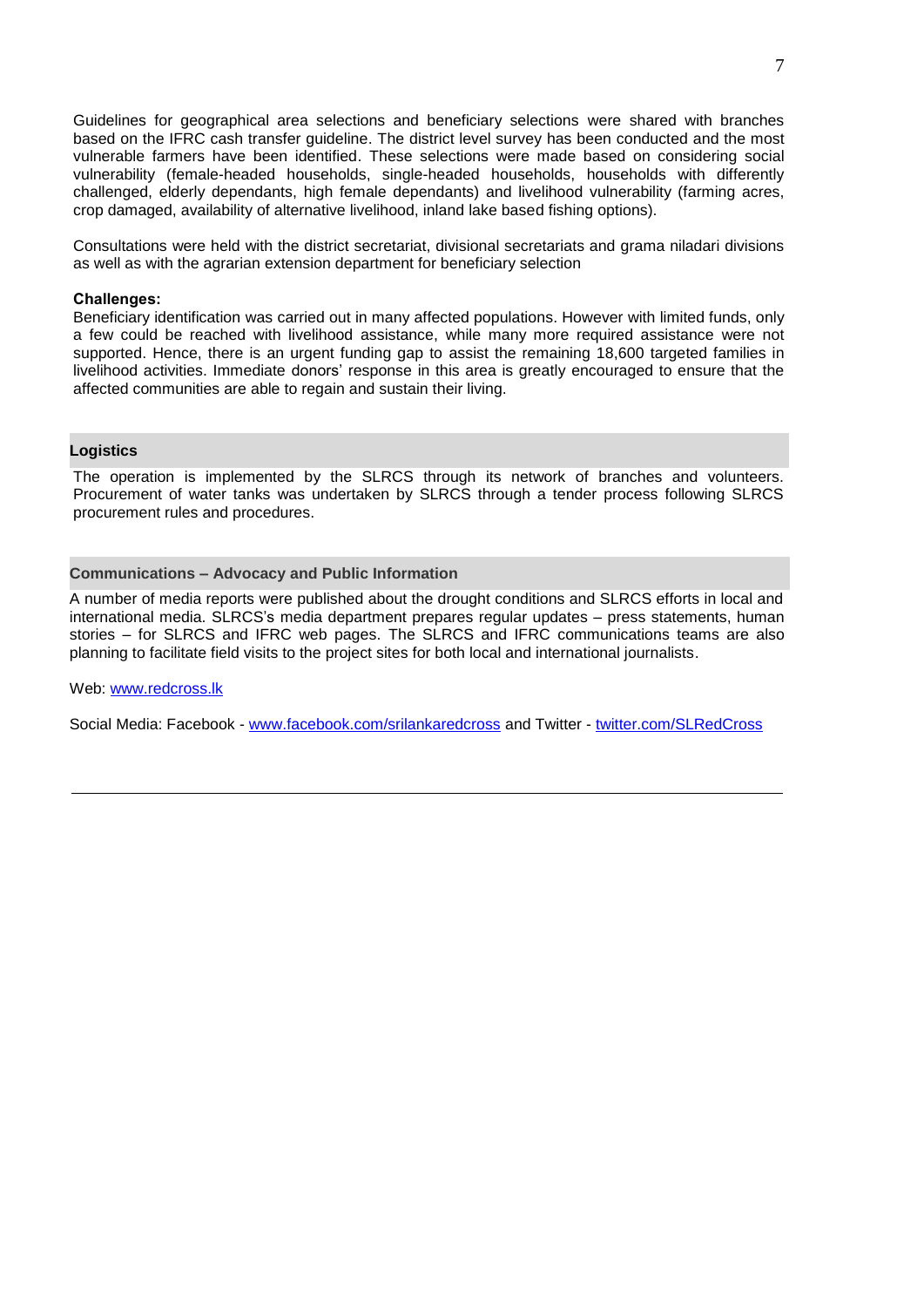## <span id="page-7-0"></span>**Contact information**

#### **For further information specifically related to this operation please contact:**

#### **Sri Lanka Red Cross Society:**

 Tissa Abeywickrama, Director General, phone: +94 77 751 0706; email: [tissa.abeywickrama@redcross.lk](mailto:tissa.abeywickrama@redcross.lk)

#### **IFRC Sri Lanka country office:**

Bob McKerrow, Head of office, phone: +94 77 326 1750; [bob.mckerrow@ifrc.or](mailto:bob.mckerrow@ifrc.org)*g* 

#### **IFRC South Asia regional office:**

 Azmat Ulla, Head of regional office, phone: +91 11 2411 1122, fax: +91 11 2411 1128; email: [azmat.ulla@ifrc.org](mailto:azmat.ulla@ifrc.org)

#### **IFRC Asia Pacific zone office:**

- Mathew Schraeder, Operations coordinator, phone: +603 9207 5735, mobile: +6019 6200 758, email: [mathew.schraeder@ifrc.org](mailto:mathew.schraeder@ifrc.org)
- Alan Bradbury, Acting head of operations, phone: + 603 9207 5775, email: [alan.bradbury@ifrc.org](mailto:alan.bradbury@ifrc.org)
- Christopher Staines, Acting head of resource mobilization and planning, monitoring, evaluation and reporting (PMER), phone: +603 9207 5769, email: [chris.staines@ifrc.org](mailto:chris.staines@ifrc.org)
- Please send all funding pledges to **zonerm.asiapacific@ifrc.org**
- Florent Chane, Zone logistics coordinator, phone: +603 9207 5752, mobile: +6012 298 9752, email: [florent.chane@ifrc.org](mailto:florent.chane@ifrc.org)

#### $\overline{\mathsf{v}}$

**1. Click here [to return to the title page](#page-0-0)**

#### **How we work**

All IFRC assistance seeks to adhere to the Code of Conduct for the International Red Cross and Red Crescent Movement and Non-Governmental Organizations (NGO's) in Disaster Relief and the Humanitarian Charter and Minimum Standards in Disaster Response (Sphere) in delivering assistance to the most vulnerable.

The IFRC's vision is to inspire, encourage, facilitate and promote at all times all forms of humanitarian activities by National Societies, with a view to preventing and alleviating human suffering, and thereby contributing to the maintenance and promotion of human dignity and peace in the world.



The IFRC's work is guided by Strategy 2020 which puts forward three strategic aims:

- **1.** Save lives, protect livelihoods, and strengthen recovery from disaster and crises.
- **2.** Enable healthy and safe living.
- **3.** Promote social inclusion and a culture of non-violence and peace.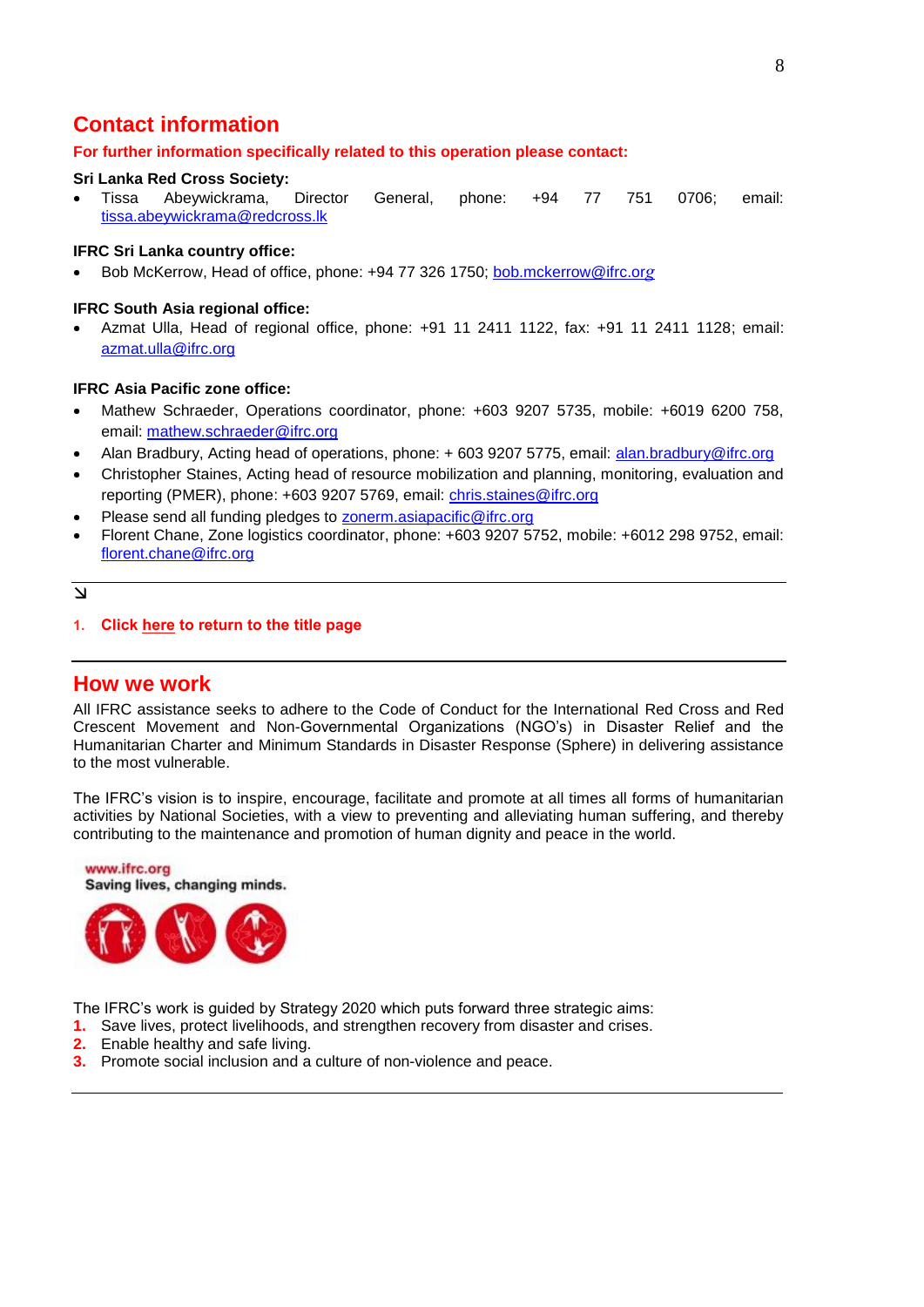### <span id="page-8-0"></span>**Annex I**

|                | <b>Drought Early Recovery Program</b><br>RED CROS  |                                                  |                                           |                                                            |  |
|----------------|----------------------------------------------------|--------------------------------------------------|-------------------------------------------|------------------------------------------------------------|--|
|                | <b>AND 1999</b><br>2,000 L Water Tank Distribution |                                                  |                                           |                                                            |  |
| No.            | <b>District/Branch</b><br><b>Name</b>              | <b>Divisional Secretariat</b><br><b>Division</b> | <b>Grama Niladaree</b><br><b>Division</b> | <b>Remarks</b>                                             |  |
| $\mathbf 1$    | Anuradhapura                                       | Thalawa                                          | Hirigollegama - 411<br>Kumbukgahawewa-410 | <b>Water Tank Distribution</b>                             |  |
|                |                                                    | Thambuttegama                                    | Kudabellankadawala - 437                  | (2,000 L)                                                  |  |
| $\overline{2}$ | Hambantota                                         | Rambawa                                          | Kudagama - 96                             |                                                            |  |
| 3              | Kurunegala                                         | Kotawehera                                       | Galkadawara - 232                         | <b>Water Tank Distribution</b>                             |  |
|                |                                                    |                                                  | Yakadapotha - 236                         | (2,000 L)                                                  |  |
|                |                                                    |                                                  | 165 - Maruthamadu                         | 2-Water Tanks (2,000L)                                     |  |
|                |                                                    |                                                  | 90-Kayakuli                               | 2-Water Tanks (2,000L)                                     |  |
| $\overline{4}$ | Mannar                                             | Musali                                           | 324 - Paalaikuli                          | 2-Water Tanks (2,000L)                                     |  |
|                |                                                    |                                                  | 365- Karadikuli                           | 2-Water Tanks (2,000L)                                     |  |
|                |                                                    |                                                  | Mullikulam                                | 2-Water Tanks (2,000L)                                     |  |
| 5              | Monaragala                                         | Monaragala                                       | Kahambana                                 | Selections were done<br>according to the secondary<br>data |  |
|                |                                                    |                                                  | Kolonwinna                                | do                                                         |  |
|                |                                                    | Welikanda                                        | 266 - Senapura                            | 2 - Water Tanks (2,000 L)                                  |  |
|                |                                                    |                                                  | 279 - Magulpokuna                         | 1 - Water Tank (2,000 L)                                   |  |
| 6              | Polonnaruwa                                        |                                                  | 286 - Singhapura                          | 5 - Water Tanks (2,000 L)                                  |  |
|                |                                                    | Dimbulagala                                      | 231- Sandhagalathenna                     | 2 - Water Tanks (2,000 L)                                  |  |
|                |                                                    | Anamaduwa                                        | Siyambalagasena                           | 2,000 Lt Tank                                              |  |
|                |                                                    |                                                  | Mudalakkuliya                             | 2,000 Lt Tank                                              |  |
|                |                                                    | Nawagaththegama                                  | Wagayamadu                                | 2,000 Lt Tank                                              |  |
|                |                                                    |                                                  | Egodapitiya                               | 2,000 Lt Tank                                              |  |
| 7              |                                                    | Karuwalagaswewa                                  | Kudamedawachchiya                         | 2,000 Lt Tank                                              |  |
|                | Puttalam                                           |                                                  | Rambawewa                                 | 2,000 Lt Tank                                              |  |
|                |                                                    |                                                  | Kiula Tharuna Viyapara 05                 | 2,000 Lt Tank                                              |  |
|                |                                                    | Mahakumbukkadawala                               | Akkarayaya                                | 2,000 Lt Tank                                              |  |
|                |                                                    | Wanathavilluwa                                   | Kattupuliyankulama                        | 2,000 Lt Tank                                              |  |
|                |                                                    |                                                  | Mailankulama                              | 2,000 Lt Tank                                              |  |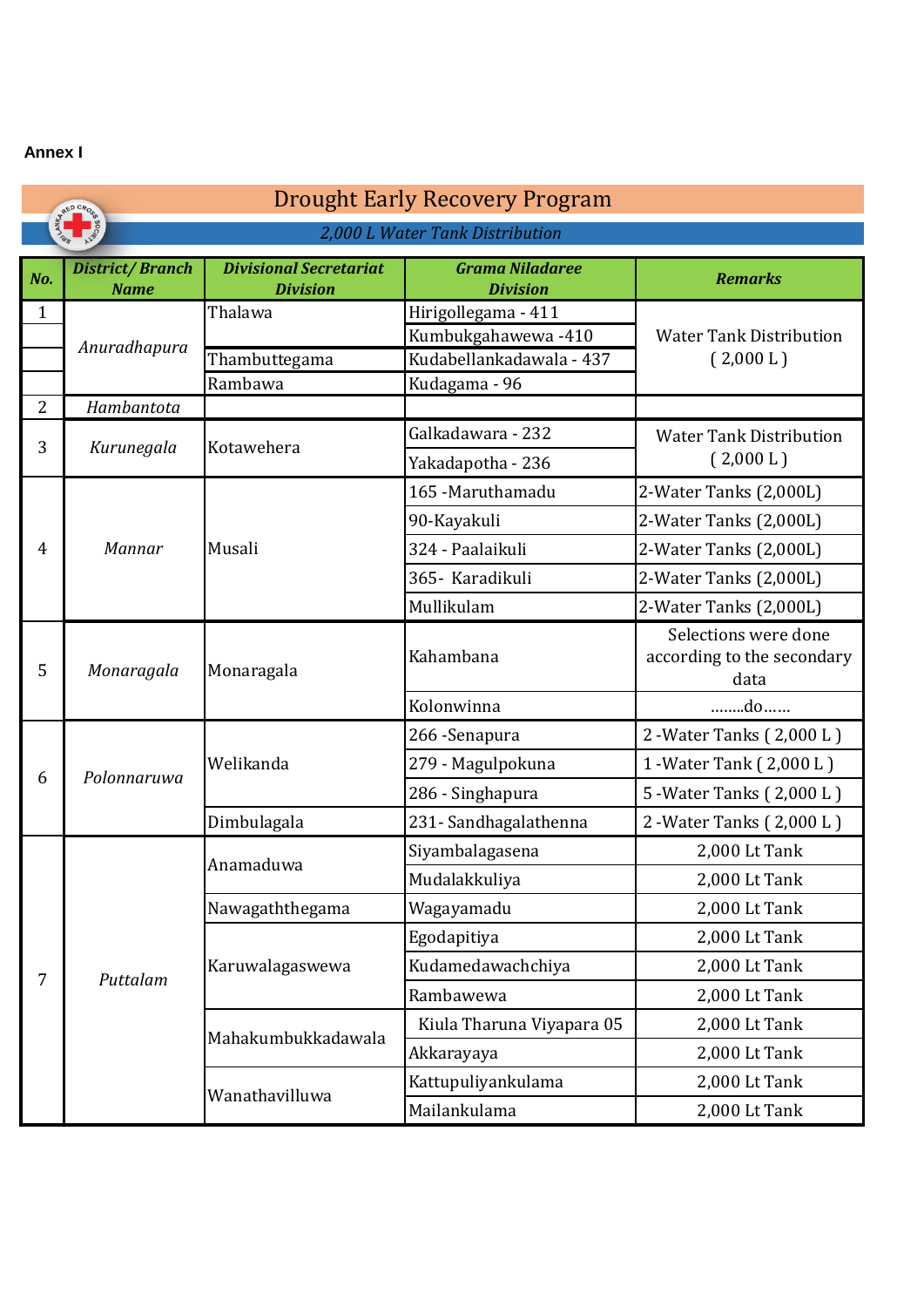### **Annex II**

| RED CROS                        |                                                  |                                                                                                                                                                                                                                                                                                                                                              |                                                  |
|---------------------------------|--------------------------------------------------|--------------------------------------------------------------------------------------------------------------------------------------------------------------------------------------------------------------------------------------------------------------------------------------------------------------------------------------------------------------|--------------------------------------------------|
| 1,000L Water Tank Distribution  |                                                  |                                                                                                                                                                                                                                                                                                                                                              |                                                  |
| District/<br><b>Branch Name</b> | <b>Divisional Secretariat</b><br><b>Division</b> | <b>School Name</b>                                                                                                                                                                                                                                                                                                                                           | <b>Remarks</b>                                   |
|                                 | Thalawa                                          | A/Thalawa Navodya Pasela<br>A/Hirigollegama Viduhala<br>A/ Penasara Primary School<br>A/ Pahalathalawa Viduhala<br>A/ Nebadewa Viduhala<br>A/Thirappene Viduhala<br>A/ Ketakala Viduhala<br>A/ Katiyaya 01 Viduhala<br>A/Katiyaya 10 Viduhala<br>A/ Adiranigama Viduhala<br>A/ Meegaskegama Anandyodaya Viduhala                                             |                                                  |
|                                 | Thabuththegama                                   | A/Thalawa Model Primary School<br>A/ Karagahawewa Viduhala<br>A/Bellankadawala Maha Vidyalaya<br>A/ Delnegama Primary School<br>A/Thelhiriyawa Viduhala<br>A/ Makulewa Viduhala<br>A/Thabuththegama Central College<br>A/Thabuthtegama Primary School<br>A/Bodhiraja Viduhala Kalundewa<br>A/ Gurugama Primary School<br>A/ Maiththree Vidyalaya Pothiyagama |                                                  |
| Hambantota                      |                                                  |                                                                                                                                                                                                                                                                                                                                                              |                                                  |
|                                 |                                                  | U.B. Wanninayaka M.M.V<br>Abukkagama M.M.V.<br>Giriulla M.V<br>Nawana M.V.<br>Dignawa M.V.<br>Palugolla M.V.<br>Meewallawa M.V.<br>Monnakulama M.V.<br>Halabagala M.V.<br>Kalegama M.V.<br>Kirinda Kanishta V.                                                                                                                                               |                                                  |
|                                 | Anuradhapura                                     |                                                                                                                                                                                                                                                                                                                                                              | A/ Mudunegama Viduhala<br>Kudarawaliya Kanitu V. |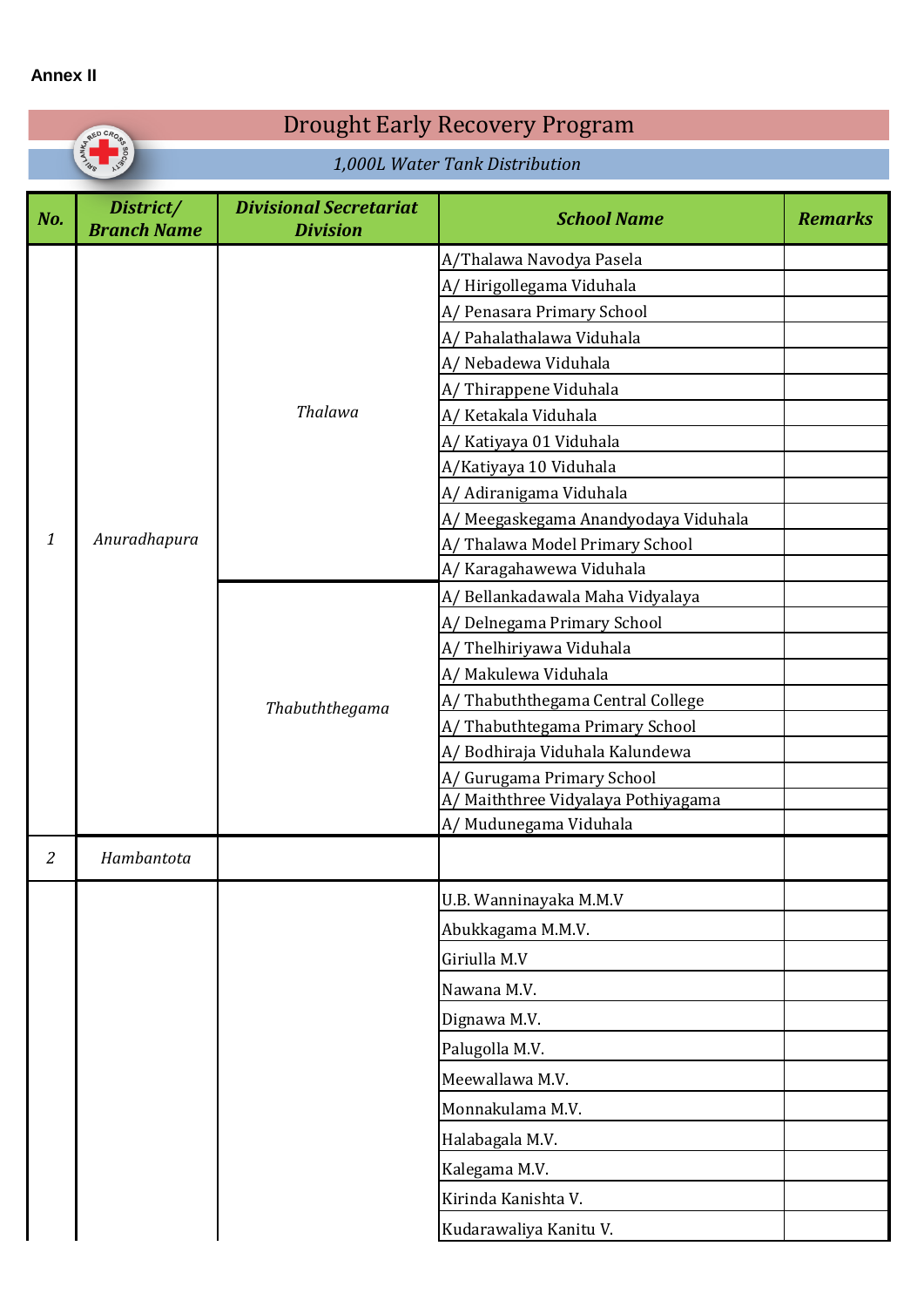|                |            |                         | Kuruvikulama Kanishta V.       |  |
|----------------|------------|-------------------------|--------------------------------|--|
|                |            | Nikawaratiya\Kotawehera | Galkadawala Kanitu V.          |  |
|                |            |                         | Ne.thimbiriyawa Kanitu V.      |  |
|                |            |                         | Mahamithawa Kanitu V.          |  |
|                |            |                         | Sirisethagama Kanitu V.        |  |
|                |            |                         | Aluthgama Kanitu V.            |  |
|                |            |                         | Keenawa Kanitu V.              |  |
| $\mathfrak{Z}$ | Kurunegala |                         | Dewlepitiya Kanitu V.          |  |
|                |            |                         | Inawa Primery School           |  |
|                |            |                         | Hallegoda Kanitu V.            |  |
|                |            |                         | Unale Kanitu V.                |  |
|                |            |                         | Elagammillawa Kanitu V.        |  |
|                |            |                         | Kudamithawa Kanitu V.          |  |
|                |            |                         | Abagaswewa Primery school      |  |
|                |            |                         | E. Moagollagama Primary school |  |
|                |            |                         | Madahapola Kanishta V.         |  |
|                |            |                         | Neerammala V.                  |  |
|                |            |                         | Madahapola Mahindaya V.        |  |
|                |            |                         | Halmellagolla V.               |  |
|                |            |                         | Pansiyagama V.                 |  |
|                |            | Ibbagamuwa              | Ussawa V.                      |  |
|                |            |                         | Nebata V.                      |  |
|                |            |                         | Thalangamuwa V.                |  |
|                |            |                         | Deddeniya V.                   |  |
|                |            |                         | Kadahapola Kanishta V.         |  |
|                |            |                         | Gokaralla Central College      |  |
|                |            | Kurunegala              | Ahugoda V.                     |  |
|                |            | Polpithigama            | Polpithigama Central College   |  |
|                |            |                         | Sithivinayagar H.C.            |  |
|                |            |                         | St. Xavier's Boys MMV          |  |
|                |            |                         | St. Xavier's Girls' College    |  |
|                |            |                         | Fatima MMV                     |  |
|                |            |                         | Uyilankulam RCTMS              |  |
|                |            |                         | St. Lucia's MV                 |  |
|                |            |                         | <b>Eluthoor RCTMS</b>          |  |
|                |            |                         | St. Lawrence RCTMS             |  |
|                |            |                         | Vannamoddai GTMS               |  |
|                |            | Mannar                  | Erukkalampiddy Muslim MMV      |  |
|                |            |                         | Al-Azhar MV                    |  |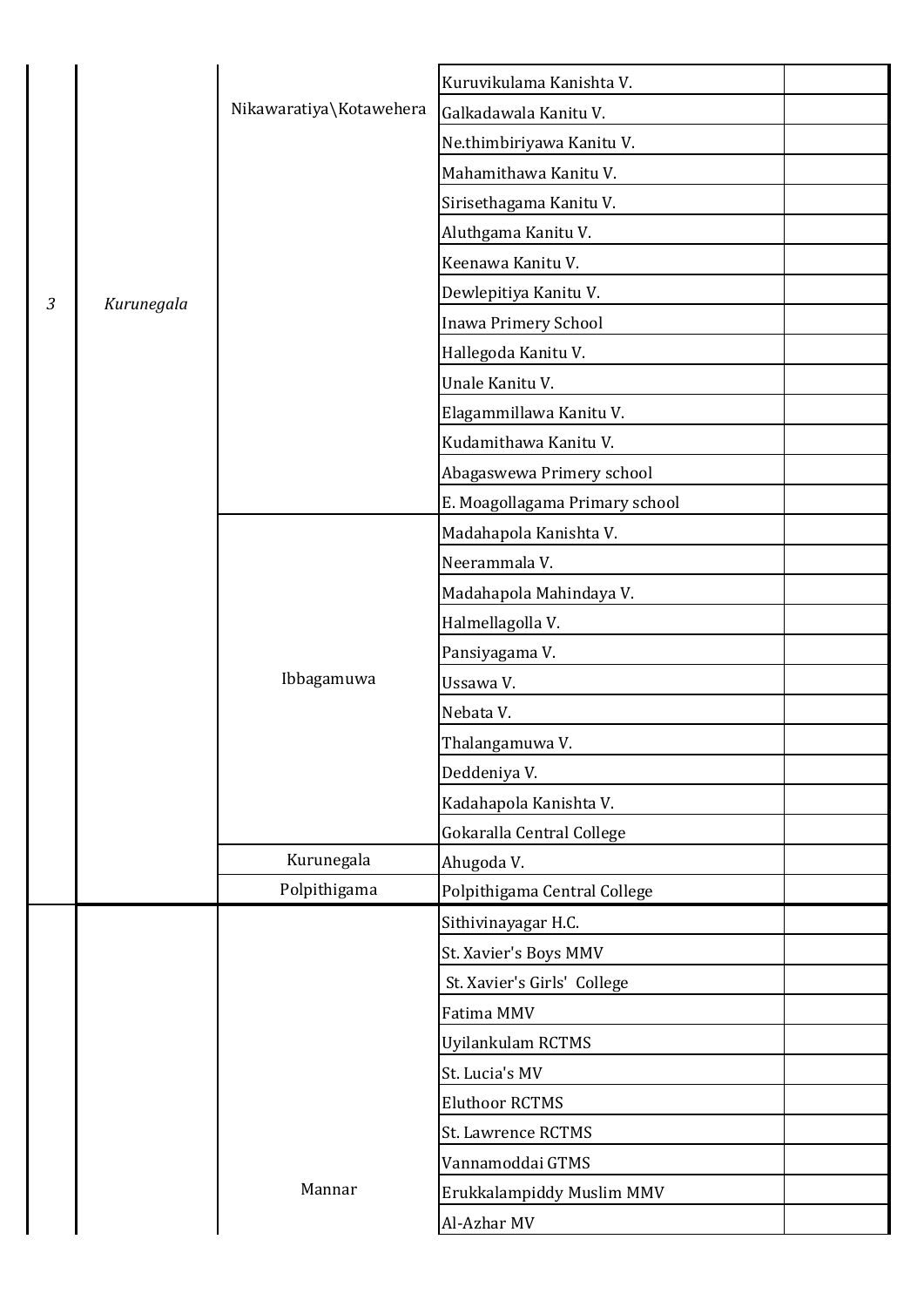|   |        |               | Al-Mina MV                  |  |
|---|--------|---------------|-----------------------------|--|
|   |        |               | Erukkalampiddy Mahalir MV   |  |
|   |        |               | Puthukkudiyiruppu GMMS      |  |
|   |        |               | <b>Karisal RCTMS</b>        |  |
|   |        |               | Talaimannar Pier GMMS       |  |
|   |        |               | Gowriambal GTMS             |  |
|   |        |               | Santhipuram GTMS            |  |
| 4 | Mannar |               | Talaimannar Pier R.C.T.M.S. |  |
|   |        |               | St. Anne's MMV              |  |
|   |        |               | Nanattan MV                 |  |
|   |        |               | Murunkan MV                 |  |
|   |        | Nanattan      | Mavilankerny RCTMS          |  |
|   |        |               | Moddaikadai GTMS            |  |
|   |        |               | Katkidanthakulam RCTMS      |  |
|   |        |               | Madhukkarai GTMS            |  |
|   |        |               | Nochchikulam Hijira GMMS    |  |
|   |        | Musali        | Musali MV                   |  |
|   |        |               | Arippu RCTMS                |  |
|   |        |               | Mullikulam RCTMS            |  |
|   |        |               | Pandaraveli GMMS            |  |
|   |        |               | Chilawathurai GMMS          |  |
|   |        |               | Saveriyarpuram RCTMS        |  |
|   |        |               | Veppankulam G.M.M.S.        |  |
|   |        |               | P.P.Potkerny G.M.M.S.       |  |
|   |        |               | Kondachchi GMMS             |  |
|   |        |               | Poonochchikulam GMMS        |  |
|   |        |               | Vipulananda M. Vidyalaya    |  |
|   |        | Monaragala    | Waradola K.V                |  |
|   |        |               | Aliyawatta tamil K.V        |  |
|   |        |               | Mahakalugolla K.V           |  |
|   |        |               | Hidikuwula K.V              |  |
|   |        |               | Tenwatta K.V                |  |
|   |        |               | Dodamgolla M.V              |  |
|   |        | <b>Bibile</b> | Badullagammana K.V          |  |
|   |        | Medagama      | Karagahawela K.V            |  |
|   |        |               | Bibilamulla K.V             |  |
|   |        |               | Nannapurawa M.V             |  |
|   |        |               | Senapathiya M.V.            |  |
|   |        |               | Raththanadiniya K.V         |  |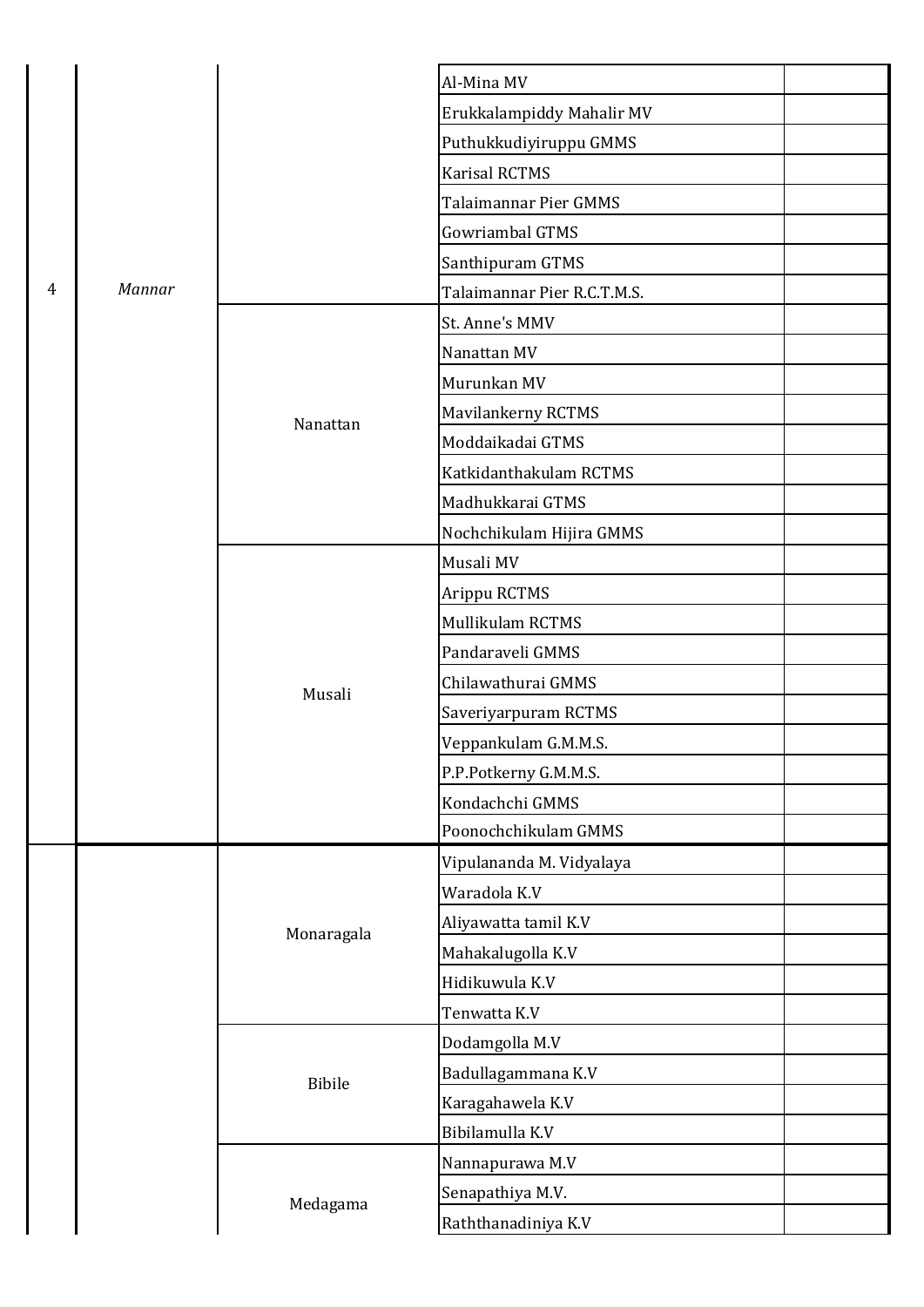|   |            |              | Bakinigahawela Muslim K.V          |  |
|---|------------|--------------|------------------------------------|--|
|   |            |              | Thampalawela K.V                   |  |
|   |            |              | Rathmalghaella K.V                 |  |
| 5 | Monaragala | Madulla      | Kossalpola K.V                     |  |
|   |            |              | Madulumini P.School                |  |
|   |            |              | Obbegoda Primary School            |  |
|   |            |              | Mariarawa Primari School           |  |
|   |            |              | Alithwela K.V                      |  |
|   |            |              | Niyadalla K.V                      |  |
|   |            |              | Siddaratha M.V                     |  |
|   |            |              | Sri Sumanajothi K.V                |  |
|   |            |              | Viharamahadevi K.V                 |  |
|   |            |              | Unawatuna K.V.                     |  |
|   |            | Wellawaya    | Debarawewa K.V.                    |  |
|   |            |              | Kataragama Primary School          |  |
|   |            |              | Okkampitiya Primary School         |  |
|   |            |              | Pellwatta K.V.                     |  |
|   |            |              | Ethiliwewa Primary School          |  |
|   |            |              | Aluth Wewa K.V                     |  |
|   |            |              | Janasanka K.V.                     |  |
|   |            |              | Nalanda K.V.                       |  |
|   |            |              | PO/Minneriya Central Collage       |  |
|   |            |              | PO/Girithalegama M.V               |  |
|   |            |              | PO/Widhyaloka K.V                  |  |
|   |            | Hingurakgoda | PO/Thambalawewa M.V                |  |
|   |            |              | PO/Bodhiraja Primary School        |  |
|   |            |              | PO/Gunawardhanapura Primary School |  |
|   |            |              | PO/Hingurakgoda K.V                |  |
|   |            |              | PO/Segala M.V                      |  |
|   |            |              | PO/Koottapitiya K.V                |  |
|   |            |              | PO/koonduruwawa Primary Colage     |  |
|   |            | Elahera      | PO/Track 26 Mahasen Primary School |  |
|   |            |              | PO/Irahandaketuwewa M.V            |  |
|   |            |              | PO/Alahera K.V                     |  |
|   |            |              | PO/C.P.DE. Silva Primary School    |  |
|   |            |              | PO/Maha Ambagaswewa M.V            |  |
|   |            | Medirigiriya | PO/Damsopura K.V                   |  |
|   |            |              | PO/Yudaganawa K.V                  |  |
|   |            |              | PO/Mayurapada K.V                  |  |
|   |            |              |                                    |  |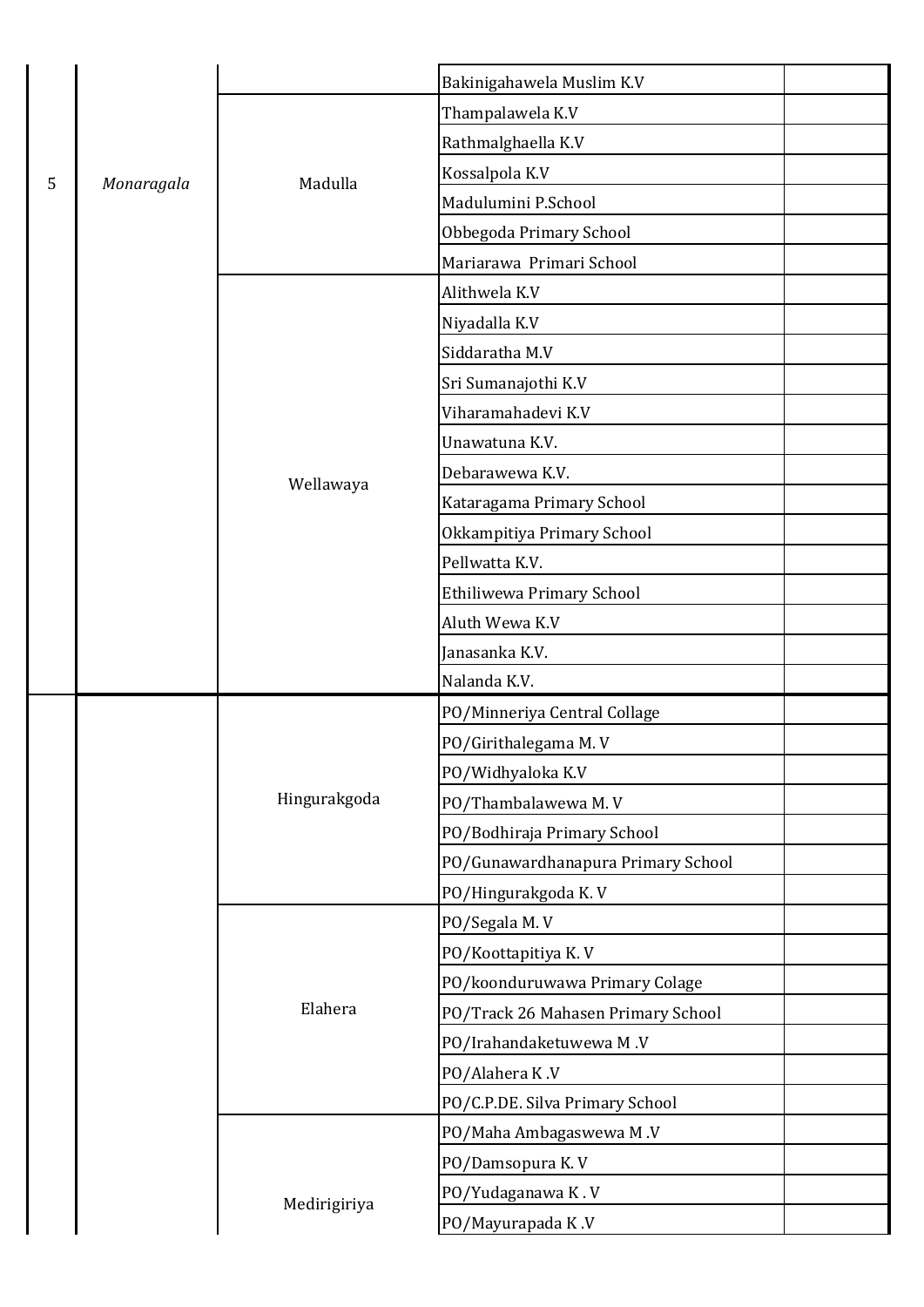|   |             |             | PO/Bisobandaragama K.V               |  |
|---|-------------|-------------|--------------------------------------|--|
| 6 | Polonnaruwa |             | PO/Pahala Ambagaswewa Sri Rahula K.V |  |
|   |             |             | PO/Mahadamana K.V                    |  |
|   |             |             | PO/Weerana Primary Collage           |  |
|   |             |             | PO/Nuwaragala M.V                    |  |
|   |             |             | PO/Galeliya Primary Collage          |  |
|   |             |             | PO/Alawakumbura M.V                  |  |
|   |             | Dimbulagala | PO/Nikawathalanda M.V                |  |
|   |             |             | PO/Bamunakotowa Primary Collage      |  |
|   |             |             | PO/Wilayaya Central Collage          |  |
|   |             |             | PO/Ihalawewa Primary Collage         |  |
|   |             |             | PO/Rathmalkandiya Primary School     |  |
|   |             |             | <b>Zonal Education Office</b>        |  |
|   |             |             | PO/Manikwela Primary Collage         |  |
|   |             |             | PO/Mahasenpura Primary Collage       |  |
|   |             | Welikanda   | PO/Magulpokuna Primary Collage       |  |
|   |             |             | PO/Rotawewa Tamil K.V                |  |
|   |             |             | PO/Muthugala Tamil K.V               |  |
|   |             |             | PO/Saraswathi Tamil K.V              |  |
|   |             |             | PO/Senapura Al Ameen Primary Collage |  |
|   |             |             | PO/Nelumwewa M.V                     |  |
|   |             |             | PO/Nawaginidamana M.V                |  |
|   |             |             | Sirambiadiya K.V                     |  |
|   |             |             | Senanayaka K.V                       |  |
|   |             |             | Galawewa M.V                         |  |
|   |             |             | Vijayapura K.V                       |  |
|   |             |             | Karadipuwal M.V                      |  |
|   |             |             | Eluwanulam Sinhala K.V               |  |
|   |             |             | Serukuliya K.V                       |  |
|   |             |             | Mailankulama K.V                     |  |
|   |             | Puttalam    | Rajavigama K.V                       |  |
|   |             |             | Wattakandal Muslim K.V               |  |
|   |             |             | Eluwankulama Muslim K.V              |  |
|   |             |             | Karathive Muslim M.V                 |  |
|   |             |             | Vidyachakrawarthi M.V                |  |
|   |             |             | Kadayamotti Sinhala K.V              |  |
|   |             |             | Udappuwa Tamil M.V                   |  |
|   |             |             | Andimune Tamil M.V                   |  |
|   |             |             | Kattaikadu R.C Tamil M.V             |  |
|   |             |             |                                      |  |